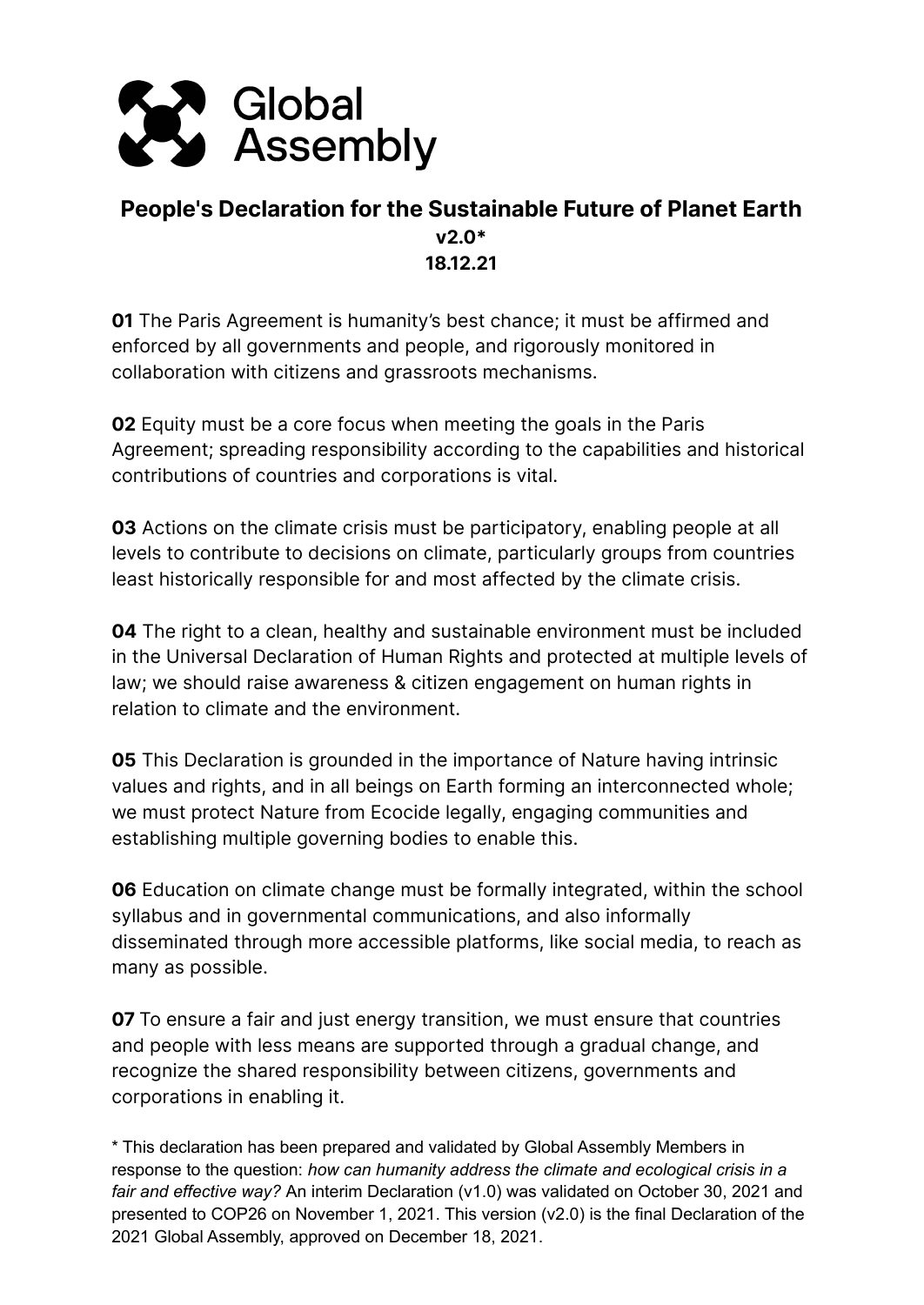

## **Preamble**

Global Assembly is a first of its kind in the world, conceived to raise community voices at global level for the sustainable future of planet Earth.

We, Global Assembly Members, have been selected by a lottery process to represent the interests of the citizens.

The purpose of the People's Declaration is to deliver a flourishing earth for all humans and other species, for all future generations.

By uniting and rallying citizens in recognising the needs of all, we can build consensus to generate community-level solutions and become decision-makers.

In recognising world leaders and decision-makers as our main audience, responsible for making high-level decisions on the climate crisis, we will demand climate action using a strategic plan to achieve an equitable and sustainable solution to the climate crisis.

Every human, regardless of background, should have a voice.

We call upon corporations, everyone who pollutes the earth, the private sector and investors to be recognised as audiences of the People's Declaration, in order to hold them accountable for finding solutions to and implementing legal measures on the climate crisis.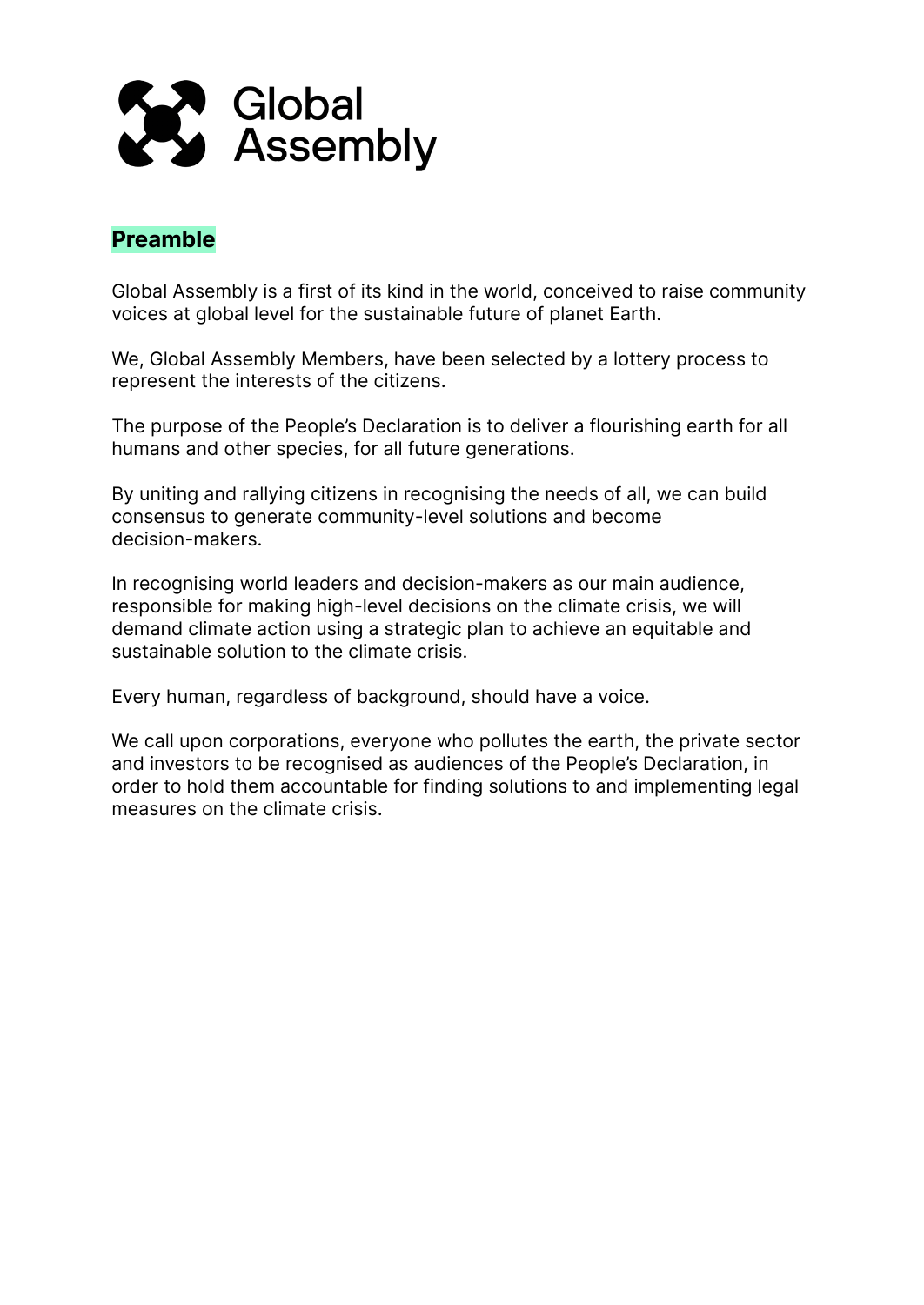

**01** The Paris Agreement is humanity's best chance; it must be affirmed and enforced by all governments and people, and rigorously monitored in collaboration with citizens and grassroots mechanisms.

**(1i)** Countries, governments, and people worldwide must make every effort to reduce global emissions drastically and limit global warming to 1.5°C in accordance with the Paris Agreement.

**(1ii)** We believe that the Paris Agreement is humanity's best chance to avoid dangerous climate change. Parties to the Agreement have to adopt immediate measures for transitioning to a sustainable low-carbon economy. These measures include shifting financial support from fossil fuels to clean energy, improving energy efficiency, introducing carbon taxes, and tackling issues of overpopulation and overconsumption.

**(1iii)** In addition, parties have to support adaptation measures, especially by empowering vulnerable communities who will be worst affected by climate change.

**(1iv)** The Agreement has to be enforced and monitored by the United Nations, informed by science, within the framework of international regulatory law, and in collaboration with the relevant actors at all levels of governance, mass media and civil society. Breaches should be reported, resulting in financial penalties and sanctions for perpetrators.

**(1v)** Within enforcement, citizen monitoring shall be implemented with the support of grassroot mechanisms, such as Community Assemblies, and NGOs, with support from social media, private companies and local governments. Citizens' privacy must be safeguarded within these mechanisms.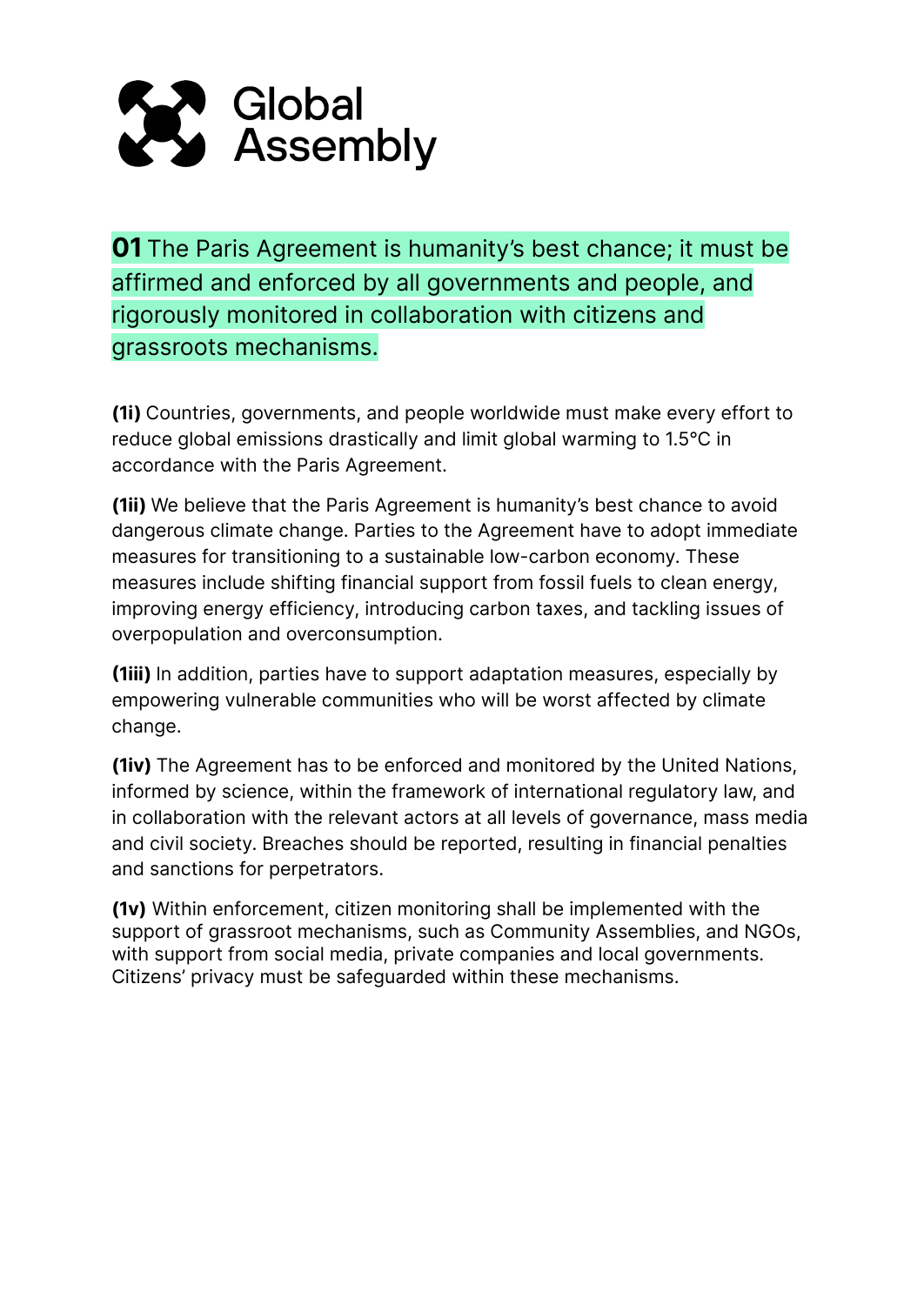

**02** Equity must be a core focus when meeting the goals in the Paris Agreement; spreading responsibility according to the capabilities and historical contributions of countries and corporations is vital.

**(2i)** Strategies to meet Paris Agreement goals must be implemented in accordance with equity and global justice, acknowledging different starting points without leaving anyone behind.

**(2ii)** At the global scale, equity requires common but differentiated responsibilities. All countries have the common responsibility to fight climate change together in a spirit of solidarity. Each country must strive to implement the Paris Agreement to the best of its capabilities. Countries and corporations must assume differentiated responsibilities proportional to their historical and current emissions. This means top emitters must lead the fight against climate change.

**(2iii)** Countries with high standards of living and strong financial capability should assist countries needing support in building up autonomous capabilities for climate action, particularly in financial and technological terms. Institutional mechanisms should be established at all levels of governance to ensure effective and targeted use of assistance, in cooperation with civil society.

**(2iv)** At the national scale, equity requires that governments safeguard the livelihoods of all segments of society, particularly those of the disadvantaged groups.

**(2v)** Financial responsibility and consequences should be shared proportionally by countries and organizations that have benefited from nature, large corporations must support the enforcement of the future use of natural resources. This responsibility must be implemented by all, and can be applied as an incentive or as a penalty depending on different countries' wealth.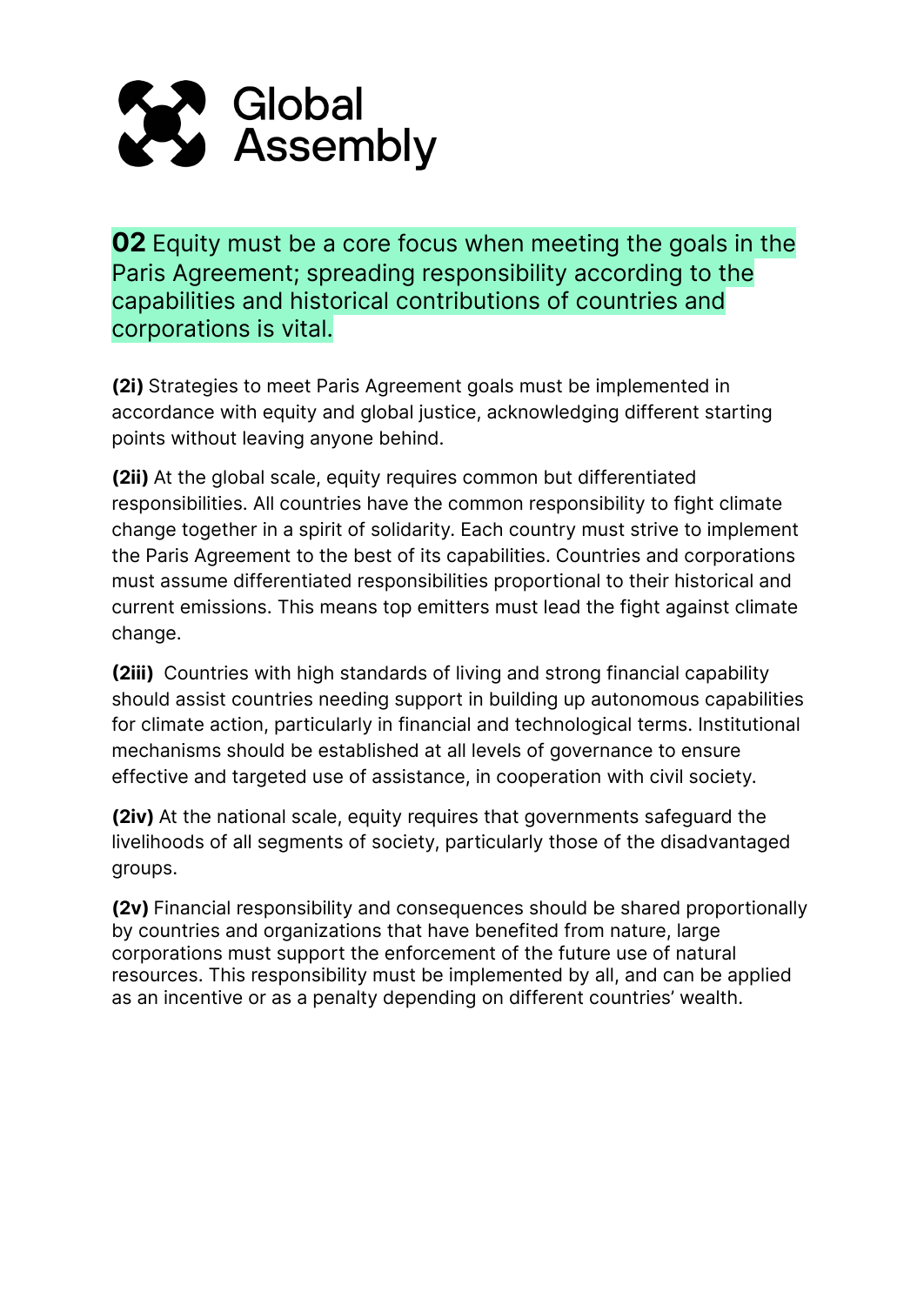

**03** Actions on the climate crisis must be participatory, enabling people at all levels to contribute to decisions on climate, particularly groups from countries least historically responsible for and most affected by the climate crisis.

**(3i)** The way decisions are made around climate change at the global level today is not democratic or fair enough. Powerful countries and large corporations have disproportionate influence over the process to the detriment of others.

**(3ii)** It is the legitimate right of people to participate in decisions which impact their lives. Citizen participation mechanisms such as Citizens' Assemblies must be expanded and made an integral part of climate decision-making at the global level as well as the regional, national, and local levels. We, the Global Assembly, are a living example that citizens from all around the world, representing all the diversity of humanity, can come together around an important issue such as climate change and make a meaningful contribution through their collective wisdom.

**(3iii)** The voices of the most affected people and areas have to be given more space in climate decision-making, including those of countries least responsible for and most affected by the climate crisis, disadvantaged social groups, indigenous peoples, women and children, and small-scale farmers.

**(3v)** Fairness, inclusion, and participation will lay the ground for effective and equitable climate policies.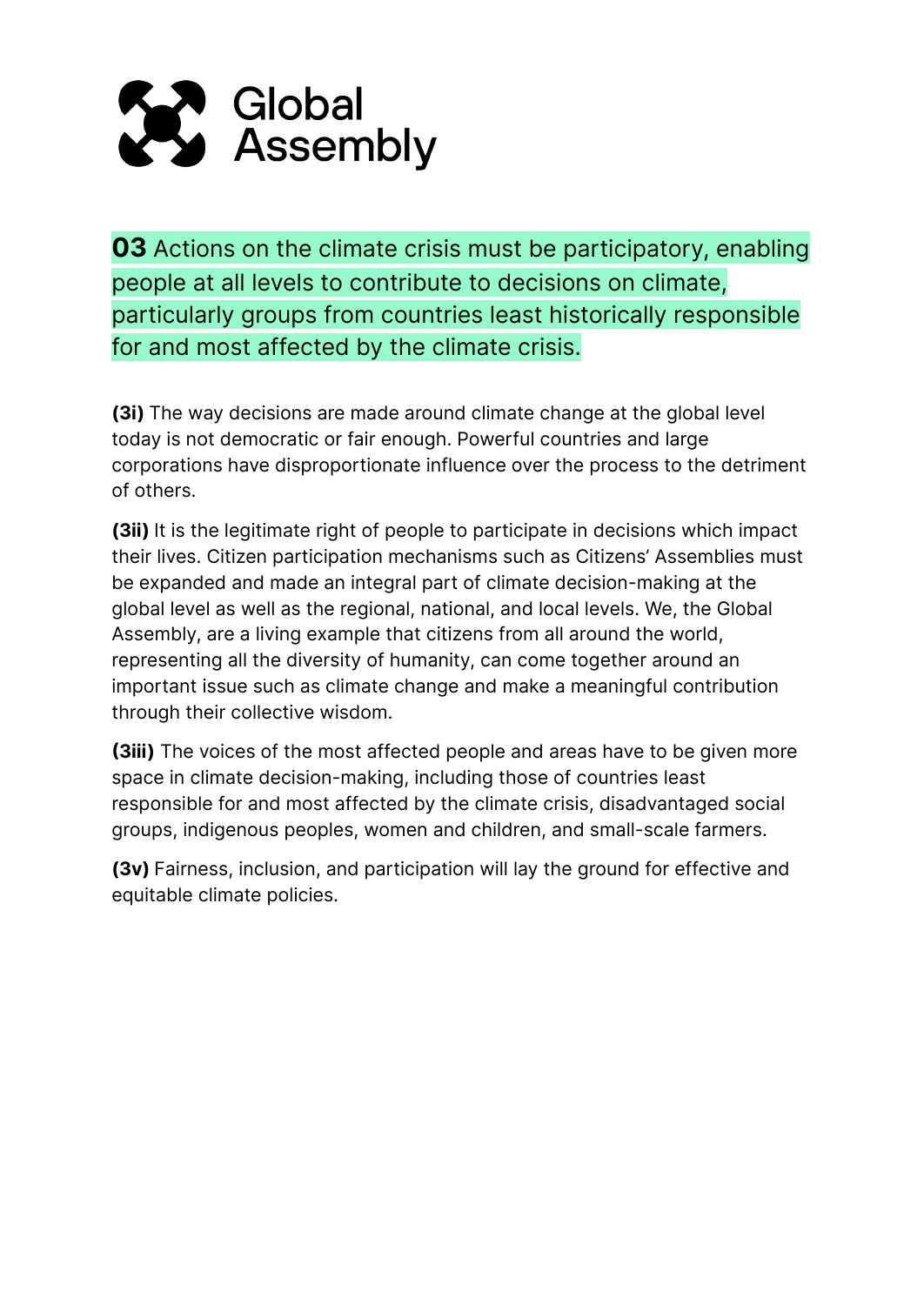

**04** The right to a clean, healthy and sustainable environment must be included in the Universal Declaration of Human Rights and protected at multiple levels of law; we should raise awareness & citizen engagement on human rights in relation to climate and the environment.

**(4i)** We uphold the Universal Declaration of Human Rights (UDHR) which establishes our equal basic rights as human beings. It is a shame that after more than 70 years since the adoption of the UDHR, there are still gross human rights violations in many parts of the world. We must now take concrete steps to honor these fundamental rights.

**(4ii)** Climate change and ecological crisis undermine human rights as they lead to food insecurity, displacement, poverty, war, and disease. Basic rights of present and future generations depend upon a clean, healthy, and sustainable environment. This has to be recognized by including a right to clean environment in the UDHR.

**(4iii)** Once in the UDHR, this right must also be enacted in international human rights law and be strictly enforced and monitored by organizations recognised at the international level (i.e. NGOs) and by participatory forums such as Community Assemblies.

**(4iv)** Countries must enact this right into their national, regional and municipal laws and report regularly and in a standardized way on its enforcement to the relevant bodies at all levels of governance, based on fairness, transparency and efficiency.

**(4v)** To raise awareness on human rights and the human values which bolster these rights, governments must promote education and community engagement for all.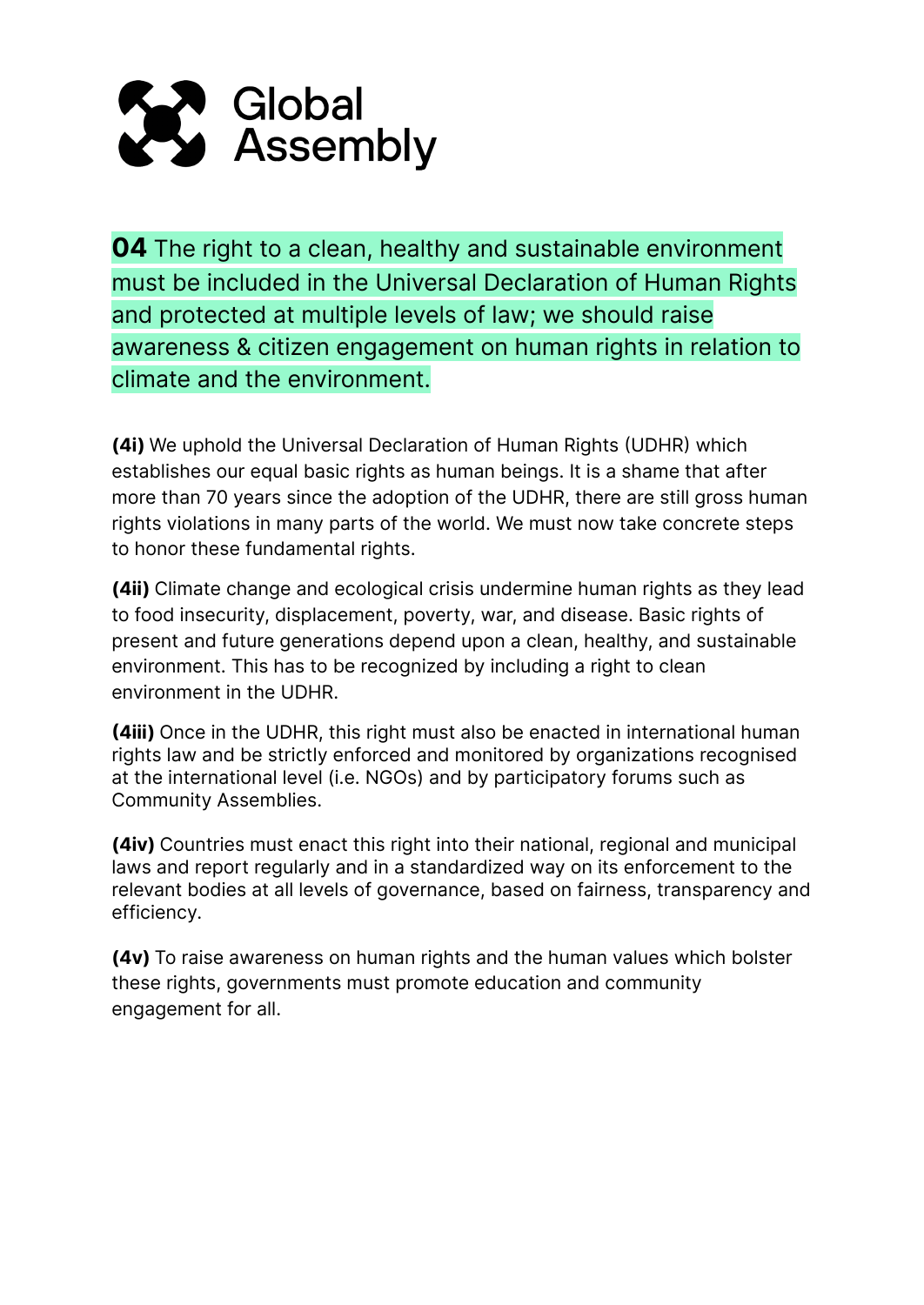

**05** This Declaration is grounded in the importance of Nature having intrinsic values and rights, and in all beings on Earth forming an interconnected whole; we must protect Nature from Ecocide legally, engaging communities and establishing multiple governing bodies to enable this.

**(5i)** We acknowledge that Nature has intrinsic value and rights, as stated in the Declaration on the Rights of Mother Earth. The rights of Nature are inextricably linked with the rights of humans, they should be interpreted and applied harmoniously.

**(5ii)** All beings on Earth form an interconnected whole, each of them playing an essential role in sustaining ecosystems. We humans must remember that we are part of Nature. We must learn to coexist with other components of Nature and to approach them with care and respect. We must change our ways of life to protect the right to life and the right to exist of Nature with all its diversity.

**(5iii)** Ecocide has to be codified as a crime in the international and national laws, applicable to governments and corporations. It has to be firmly enforced alongside existing environmental protection laws.

**(5iv)** To raise awareness on Ecocide and the rights of nature, governments must promote education to all and large scale community engagement.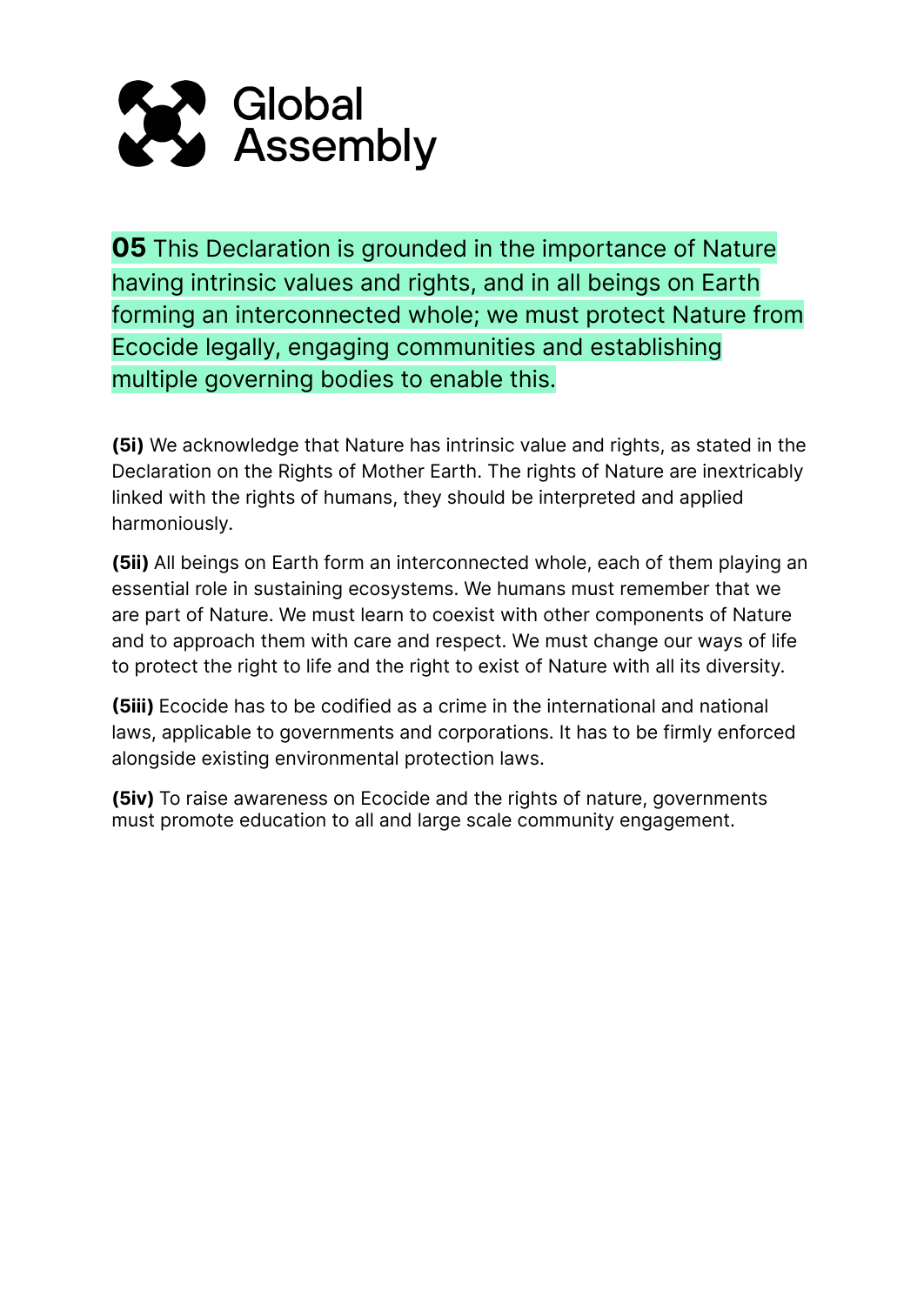

**06** Education on climate change must be formally integrated, within the school syllabus and in governmental communications, and also informally disseminated through more accessible platforms, like social media, to reach as many as possible.

**(6i)** Formal and informal Education on climate change must be urgently prioritized, to foster citizen participation and inclusion from all age groups, or those without access to the education system and universal awareness mediums.

**(6ii)** Inequality of any form or nature must be recognised as a contributing factor to lack of information and action on the climate crisis.

**(6iii)** Education on the climate crisis and biodiversity should be approached through tackling media misinformation, reaching those who cannot access mainstream media, and promoting critical thinking to younger generations.

**(6iv)** Media companies, including social media, must take responsibility to encourage action on the climate and ecological crisis through positive influence and tackling misinformation by presenting expert opinions.

**(6v)** Climate environmental education, as a duty of governments, should be a subject in the schools syllabus and in informal education from an early age.

**(6vi)** Governments should introduce warnings on products that have high ecological footprints and enforce environmental protection regulations by law.

**(6vii)** Citizens must join together in recognition that we have the power to change minds and take action. The Global Assembly encourages all members to share videos and stories with the world in an effort to motivate change as well as to educate, and we encourage other community organizations to do the same.